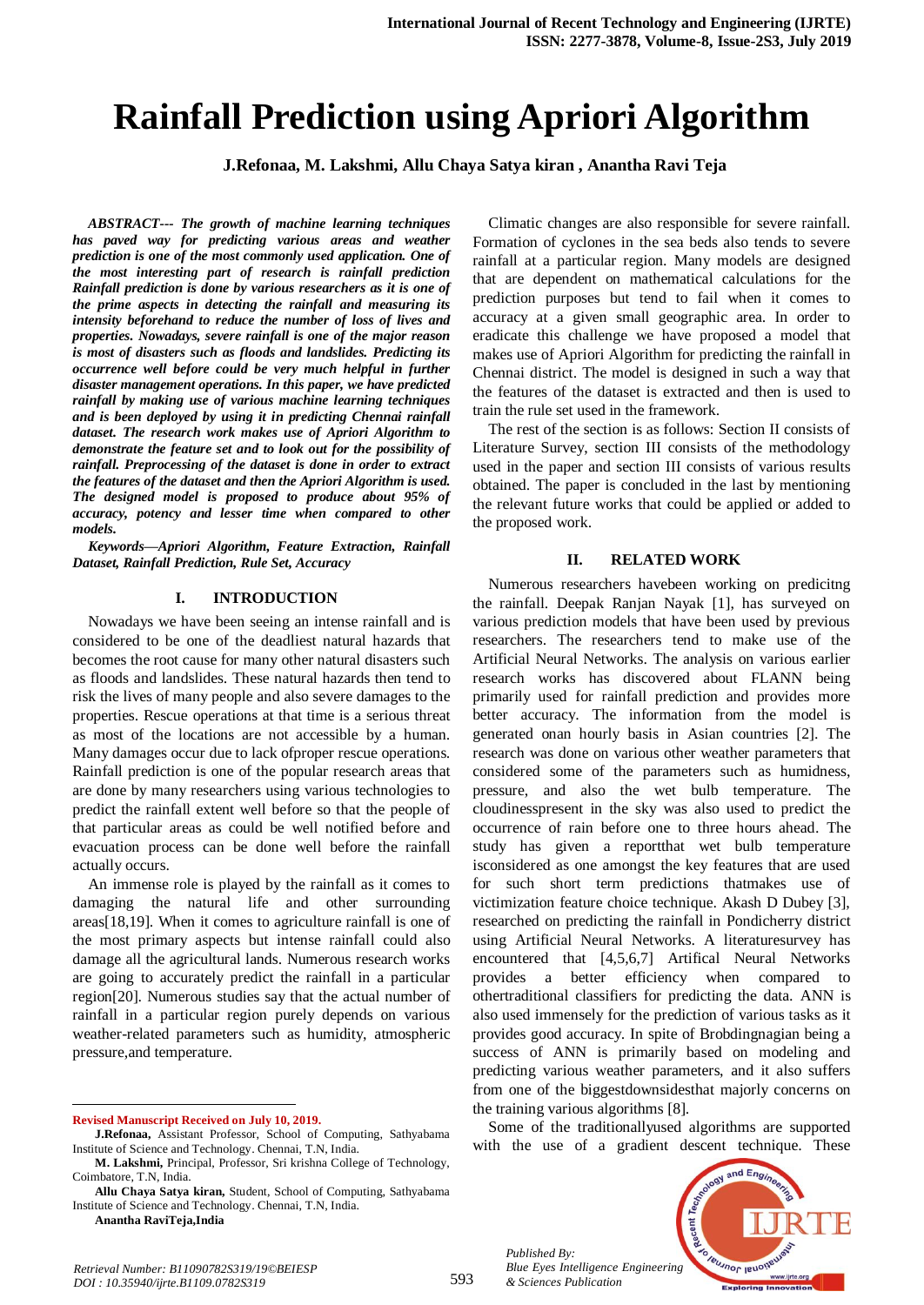algorithms try torealize the optimum weight values of a particular ANN by totally minimizing the slip operations that works as a calculatorand also performs as same as an ANN.However, these algorithms have a partial improvement in the way the algorithms are structured and are unwell fitted to train the ANNs [9,10,11]. These algorithms don't guarantee optimum weights for the ANN. Besides, recent studies have discovered that the performance of ANN is best than ancient classifiers in many engineering and science applications [12]. Consequently, this article proposes Hybrid Neural primarily based on machine learning concept for rain prediction supported weather information consisting of options specifically vapor content, ratio, air pressure, and temperature. the information is gathered by dumdum bullet earth science center located at state [13,14,15,16,17].

### **III. PROPOSED SYSTEM**

The proposed model made use of Apriori Algorithm to extract the features of the dataset that was gathered. In Fig. 1 we have depicted the block diagram of the entire proposed model. The model consists of a Chennai rainfall Dataset that is been used for the prediction of future rainfall in Chennai District. The dataset is used to select the features where the features are pre-processed using an array queue. The array is split and then is given for training. While training the dataset, Apriori Algorithm is been used for detecting the frequency of the rule set. A rule set is created such that whenever the rules are satisfied, there is a chance of rainfall in the region. According to the highest prediction values, the accuracy is calculated for splitting the future prediction of rainfall.



**Fig. 1 Block Diagram of Proposed System**

Whilemaking use of the Apriori Algorithm, the frequent item set is noted such that the temperature and the climatic changes are notes. Some of the climatic parameters that are used in predicting the rainfall is temperature, humidity and

rainfall. Once the information is gathered it is then used for the overall prediction. In Fig. 2, the architecture of the proposed framework is depicted. The diagram shows that as the features are extracted, it is then trained using the Apriori Algorithm in order to obtain the frequency of the highest item set obtained from the dataset.



### **Fig. 2 Architecture of Proposed System**

### *Apriori Algorithm*

This algorithm is used for filtering the items from the database. It is used foe seeing the accuracy values for the calculation. This algorithm will set the rules for our proposed system. There are three types of calculations we have, namely support, confidence, lift and conviction. Example, onion, milk, bread and butter is the item set i, all this item set is stored in database D. By using this algorithm, we can use the probability (i) to find the item from the selected database or area.

### Support

 $\bar{1}$ 

The support of an itemset X,  $supp(X)$  is the proportion of transaction in the database in which the item X appears. It signifies the popularity of an itemset. Number of transaction in which  $X$  appears  $supp(X) =$ 

Total number of transactions  
in the example above, 
$$
supp(Onion) = \frac{4}{6} = 0.66667
$$
.

Here, number of transactions can be divided by the total transactions, for example, If onion is selected item from the database. Then Supp (onion) will be processed.



(i)

*Published By:*

*& Sciences Publication*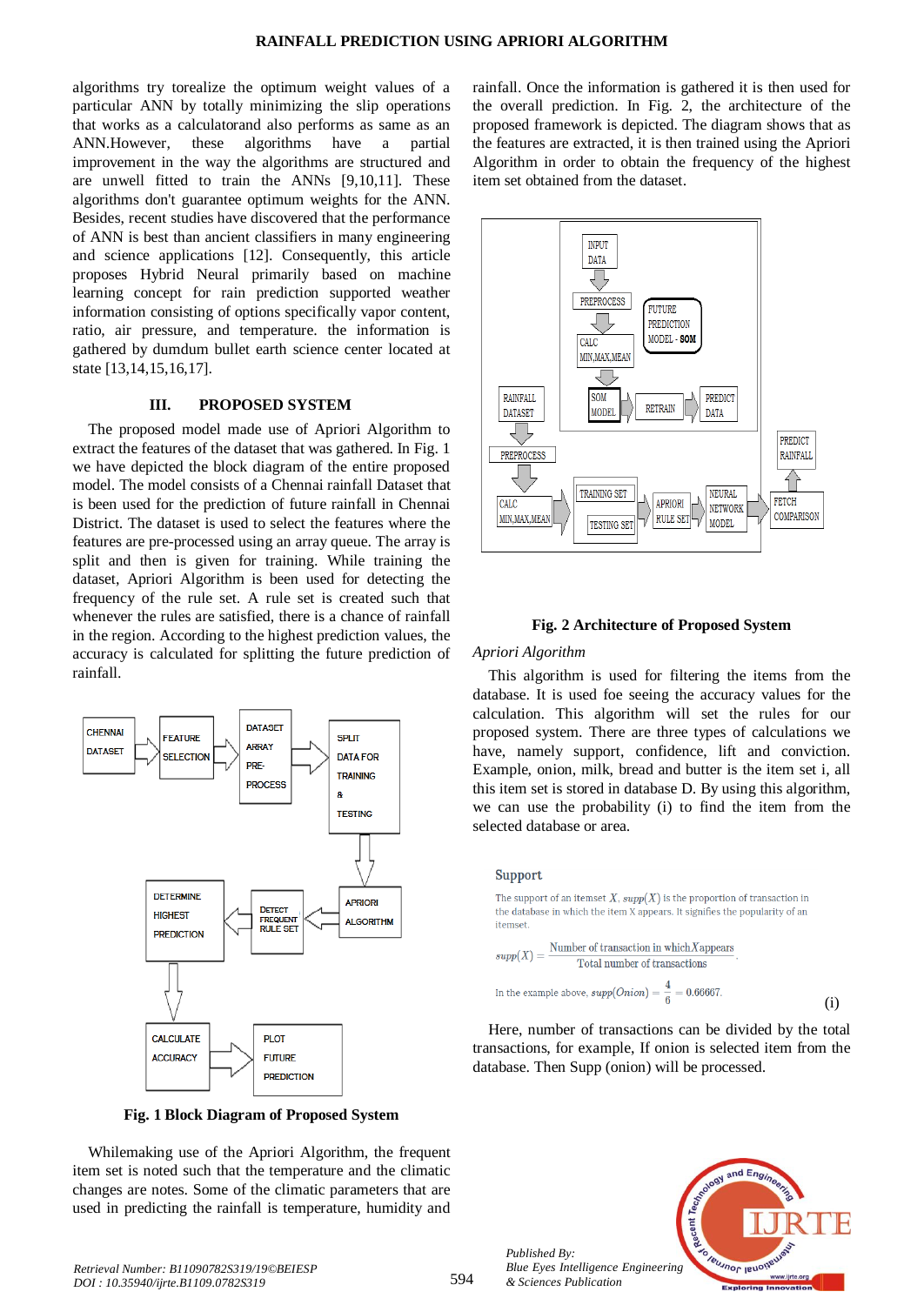# Confidence

Confidence of a rule is defined as follows:

$$
conf(X \longrightarrow Y) = \frac{supp(X \cup Y)}{supp(X)}
$$
(ii)

For finding the accuracy value, for example, X denotes onion, butter and Y denotes burger. Then Supp. of X and Y will be union (Adding), then value of supp  $(X)$  is calculated using the previous mathematical expression. Here we can see the accurate value for the system

# Lift

The lift of a rule is defined as:

$$
lift(X \longrightarrow Y) = \frac{supp(X \cup Y)}{supp(X) * supp(Y)}
$$
(iii)

Rules setup, here X and Y will be multiplied for seeing the inaccurate values inside the item set. This kind of operations may apply to the particular area in the rainfall prediction area for seeing the inaccurate values. Using this expression, we can satisfy the rainfall prediction values from the datasets.

## Conviction

The conviction of a rule can be defined as:

$$
conv(X \longrightarrow Y) = \frac{1 - supp(Y)}{1 - conf(X \longrightarrow Y)}
$$
 (iv)

This expression defines the difference of the particular value. For example, we have see the onion set difference in the database, then it shows the related data when comparing. Also this type of operations are using in the online shopping to see the difference and comparison for the product as well as for the values. Expression is used to see the conviction values for predicting the rainfall.

By satisfying all expression, we have used the apriori algorithm for predicting the rainfall values from the dataset. There are number of rainfall datasets, by filtering the values from the database is not comfortable to the developers. Some kind of research says for filtering the data, we can use the SQL engine but finding the random values for the rainfall prediction, we cannot satisfy the area as good. So we have used this algorithm for predicting the rainfall values as accurate. We have also satisfied the speed of prediction in this scheme.

### **IV. EXPERIMENTAL RESULTS**

The experimental analysis for the proposed model was performed efficiently using various parameters. The results were obtained using the MatLab software and are depicted in Fig. 3. The figure shows the number of times the



**Fig. 3Rainfall Detection in Input Dataset**

Rainfall has been predicted in the last few years of the Chennai dataset. While observing at Fig. 4, it is noted that the rainfall of the Chennai district is predicted using the dataset and the Apriori Algorithm. The results shows the number of rainfalls that are likely to occur by mentioning the rainfall amount in millimeters.



**Fig. 4 Accuracy of the Proposed Model**

The dataset used is directly trained Apriori Algorithmuntil the entire training is done. The experimental results are used to depict the feature that is chosen for training and is able to predict the rainfall with high accuracy. The comparative analysis of comparing the current classifier with other classifier has proved that training the classifier using the Apriori Algorithm provides abetter performance when compared to other training models.



*Published By:*

*& Sciences Publication*